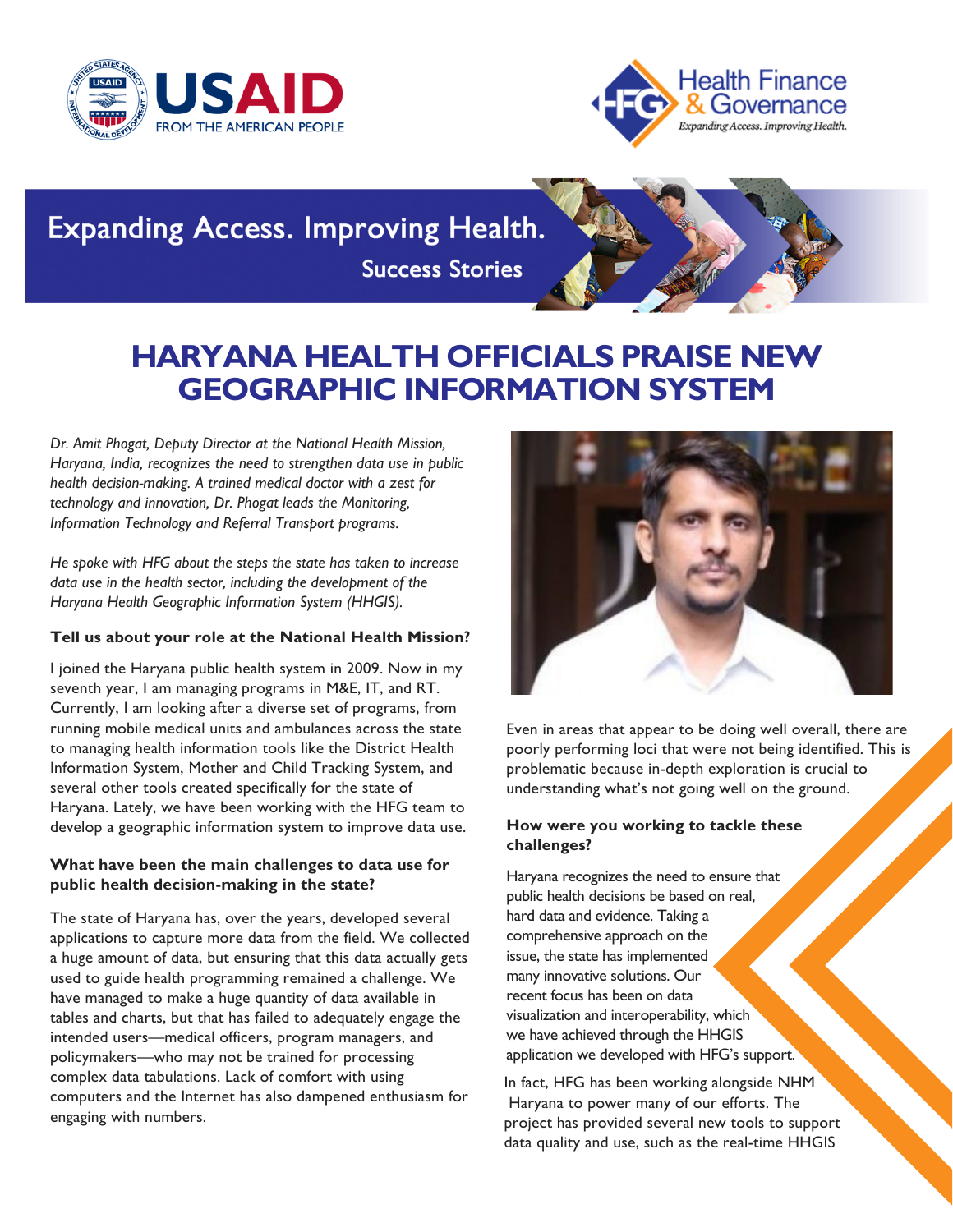application, the web-enabled Human Resource Information System, and the Routine Data Quality Assessment protocols. With HFG's rigorous support, the state has succeeded in addressing data quality and use issues to a great extent.

#### Could you elaborate how you think the HHGIS software will change the way data are used? of Health Systems, the Health Finance

In our experience, we have felt that presentation of data in dry, numeric formats like tables, charts, and graphs deters field-level supportance, we have teld an staff and doctors, who may lack the statistical skills to understand and analyze the data. Visualization of data on colorful maps, on the other hand, makes data easily accessible to all in a quick snapshot.

The real-time visualization of data that HHGIS allows will help us break a major barrier to data use. Also, it pulls data from a plethora of existing health information applications onto one platform, making diverse data sets easily available for analysis. The  $\frac{1}{201}$ application can create customized indicators and drill down to lowest facility level data for root-cause analysis. These are powerful features that will change how the program officers in the state analyze health data for programmatic decisions.

We are confident that this newly developed application will significantly lower barriers to data use. We have big plans for HHGIS. Going forward, we will add many more functionalities and make the application available on android devices.

#### at immediate changes is  $\boldsymbol{\mathsf{W}}$ hat immediate changes in the state  $\boldsymbol{\mathsf{M\&E}}$  team's work do you expect?

HFG recently organized a hands-on training workshop on HHGIS for our M&E personnel and program managers. Based on the Associates, Development and enthusiasm I witnessed at the training, I can say with a fair amount of certainty that the adoption of this application will be fast and wide. We will drive it further by making HHGIS part of the data use workshops we have planned for the coming months. In these workshops, we will train medical officers and program personnel on the use of different applications, enabling them to raise the right questions, use the data to find answers to those questions, and present the data. HFG support has been vital in strengthening evidence-based decision making in the state.

#### $A_{\rm eff}$  and  $A_{\rm eff}$  are presentative  $R_{\rm eff}$ **Ms.** Babita

Jind is one of the seven districts in Haryana, India, identified by the National Rural Health sstewart@usaid.gov *Mission as high-priority for improving child and maternal health outcomes. Recently* Jodi Charles (GH/OHS) *released data from National Family Health Survey-4 show the proportion of young* jcharles@usaid.gov *children fully immunized has declined and the proportion of anemic women age 15-49 years has significantly increased in Haryana.*

*The new Haryana Health Geographic Information System (HHGIS) application is an important step toward improving the quality of data and its use in Haryana. HHGIS is designed to dramatically enhance the analytical capabilities of the state's M&E staff like Ms. Babita, the district M&E Officer for Jind. Use of data is imperative for making informed programmatic decisions about allocation of resources and strategies for strengthening delivery of priority health services and improving health indicators.*



 $during$  *the training.* Ms. Babita and her counterparts from other Haryana districts were introduced to HHGIS at a recent training workshop. The hands-on training session was attended by 65 public health staff from the state, including district M&E officers and program officers. HFG spoke with Ms. Babita

#### atic vour role at N 4550 Montgomery Avenue, Suite 800 **What is your role at National Health Mission (NHM), Haryana, and how long have you been working in this** capacity?

I have been working as Jind district's M&E Officer (DMEO) for the last three years. Jind has a total of 209 public health facilities operating at different levels. My work involves monitoring the data reported by these facilities on health service delivery and events and providing feedback to health facility in-charges on the identified service delivery gaps.

#### DISCLAIMER Tell us how your role entails accessing and managing data from the different health information applications being do not necessarily reflect the views **used in Haryana.**

of the U.S. Agency for International It is my job to monitor the data from public health facilities in my district report for different national and state health programs. I work to ensure that the reported data is of high quality; that is, it is correct, complete, and timely. For this, I conduct regular checks on the reported data, identify any gaps, and get the errors corrected. Besides ensuring data quality, I also analyze the reported data to identify weaknesses in service delivery, for example, to facilities reporting high infant or maternal mortality. I report the findings to the program officers (deputy civil surgeons and senior medical officers) so that corrective action can be taken and health services improved.